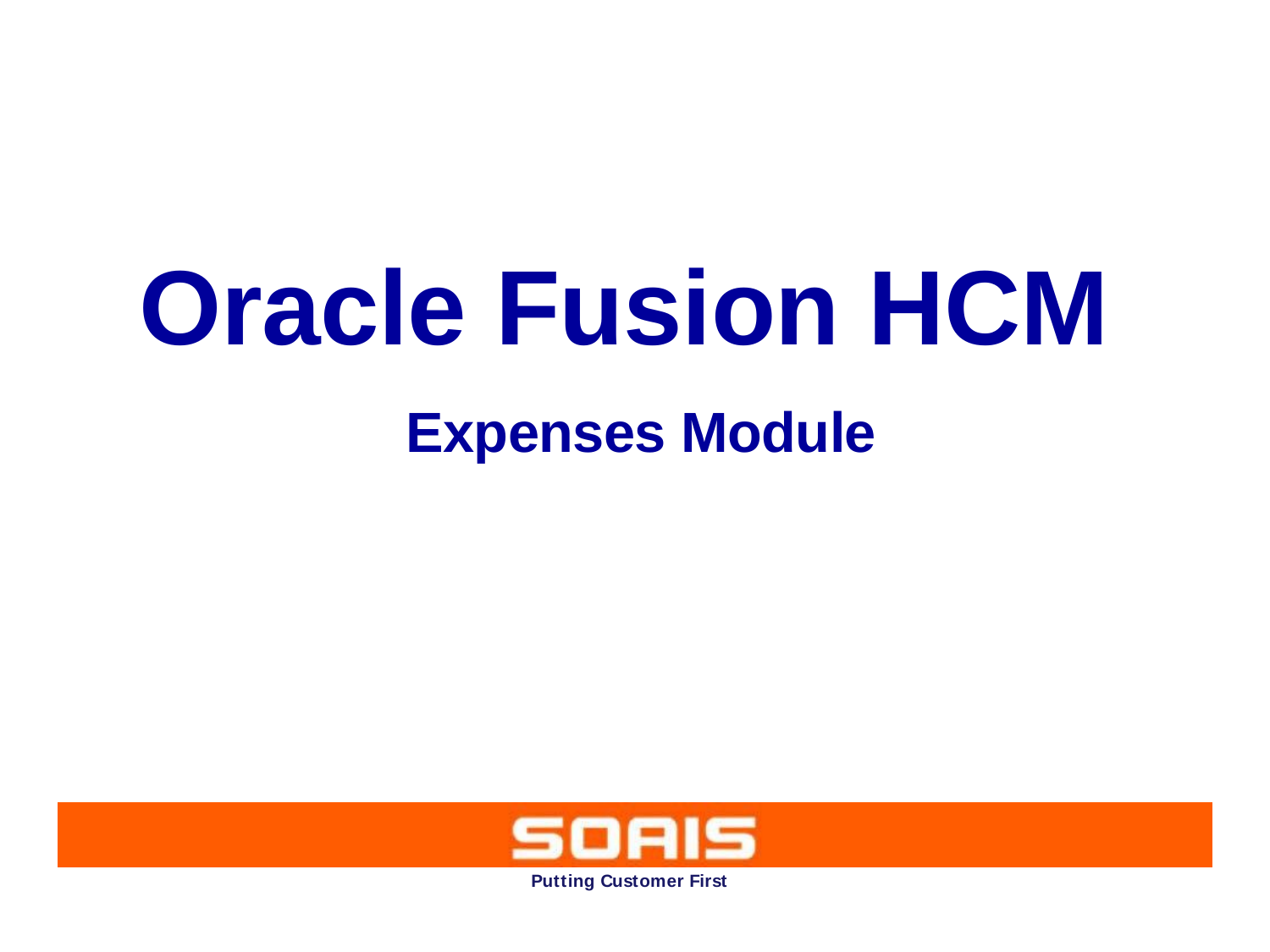

# *Define Expenses Configuration (Tasks 37)*

*OR*

# *Define Expenses Configuration for Rapid Implementation (Tasks 6)*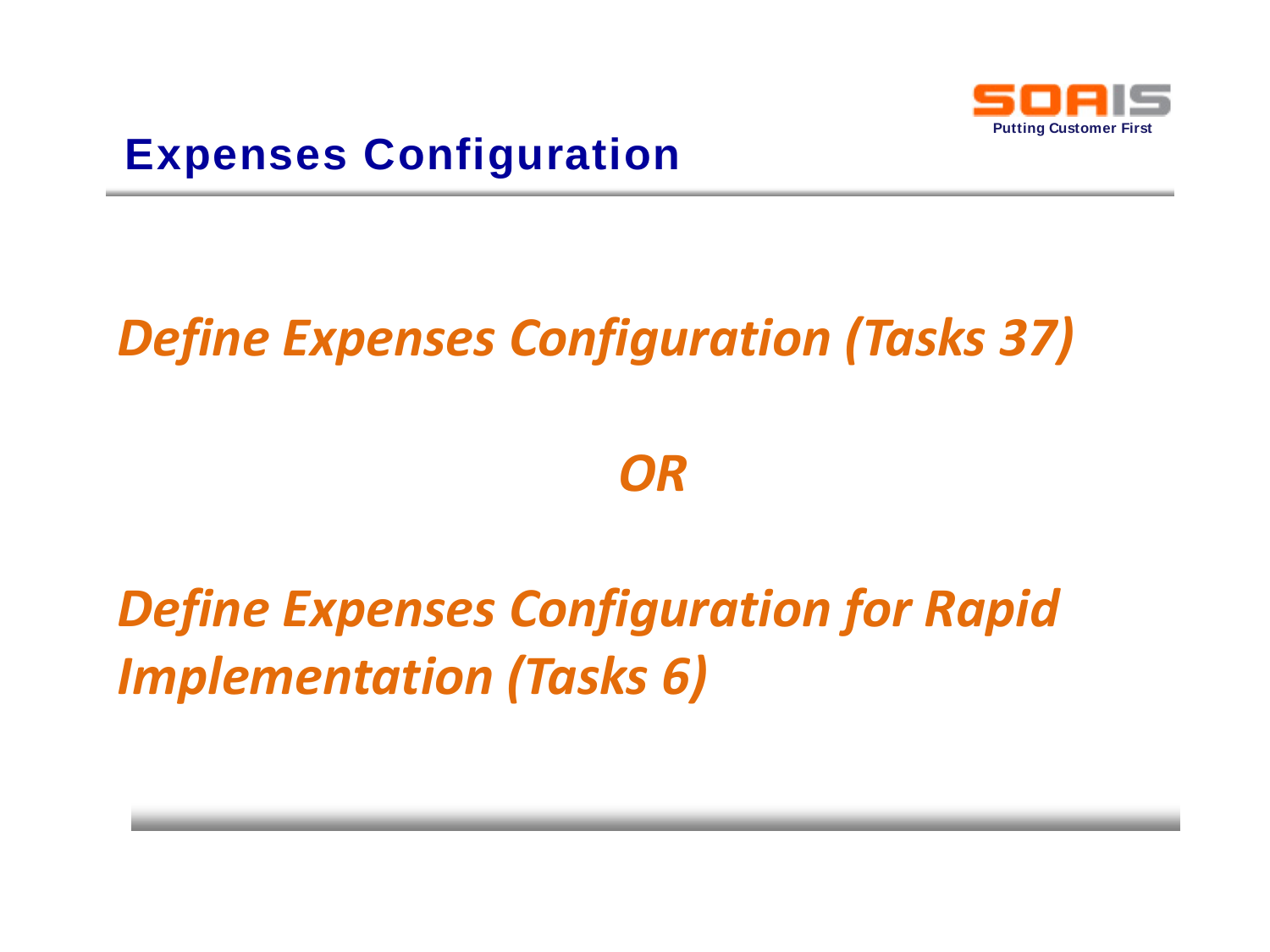

# **Configuration for Rapid Implementation**

# Tasks for Rapid implementation configuration

#### *1. Define Expenses system options*

- ➢ Enable Payment Method/Travel/Terms & Conditions etc.
- $\triangleright$  Options for Individual Business units or all
- $\triangleright$  Processing options like payment notifications
- $\triangleright$  User options & Corporate options
- *2. Manage Expenses Report Templates*
	- $\triangleright$  Templates are a group of expense types defined for a specific purpose
	- $\triangleright$  To enter expenses, select a specific template

**Continued…**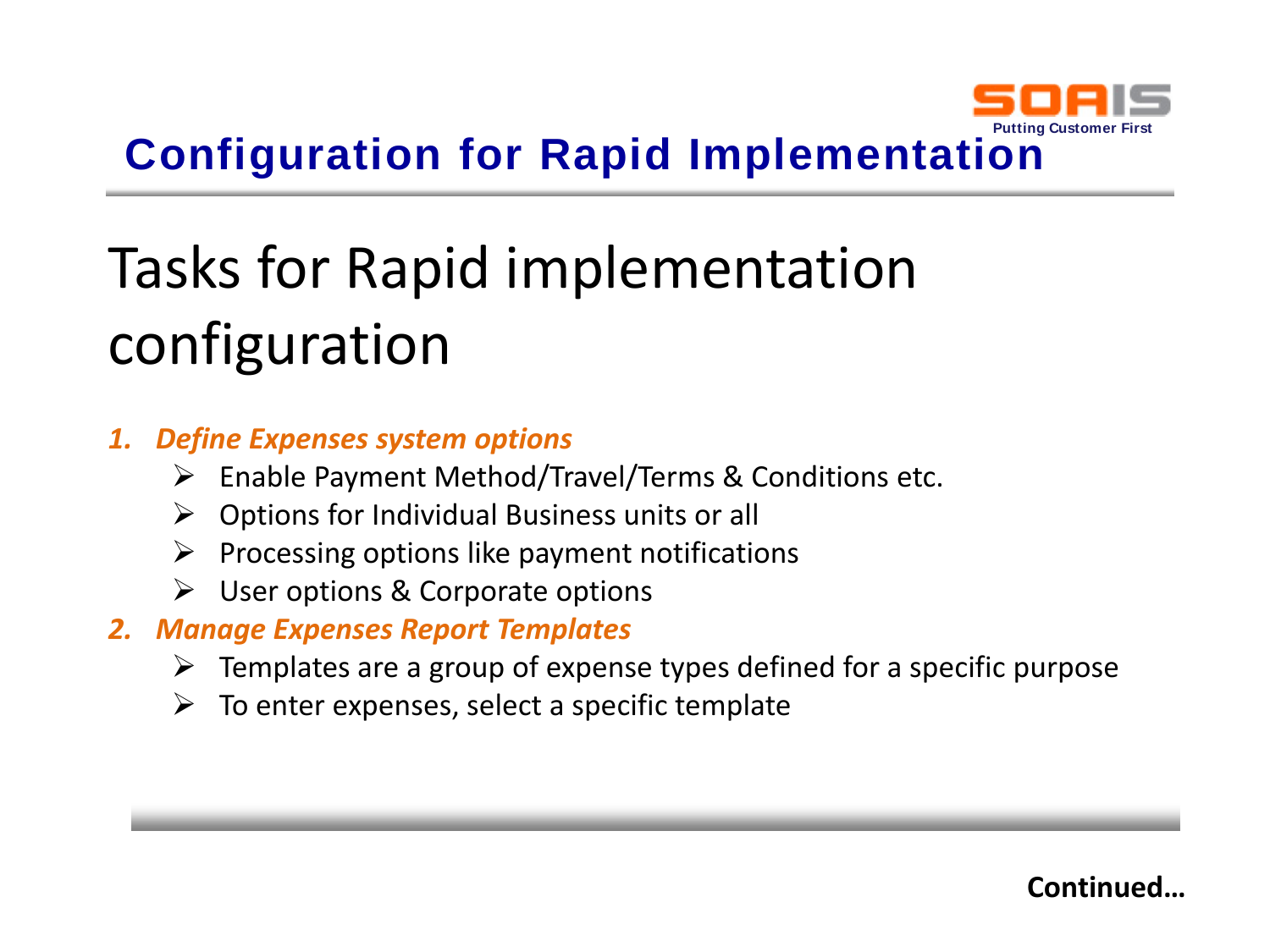

# **Configuration for Rapid Implementation**

# Tasks for Rapid implementation configuration (contd…)

#### *3. Manage Expenses Approval Rules*

- $\triangleright$  Supports flexible and configurable approval rules for expense report approval
- $\triangleright$  The expense approval flow contains some predefined rulesets
- $\triangleright$  Predefined rules and be changed, deleted, or rules added as needed
- *4. Manage Conversion Rates and Policies*
	- $\triangleright$  Define conversion rate behavior for each business unit in the company
	- $\triangleright$  Validate conversion rates that employees enter for foreign currency receipts.
	- $\triangleright$  Applies only to cash expenses, not to corporate card expenses.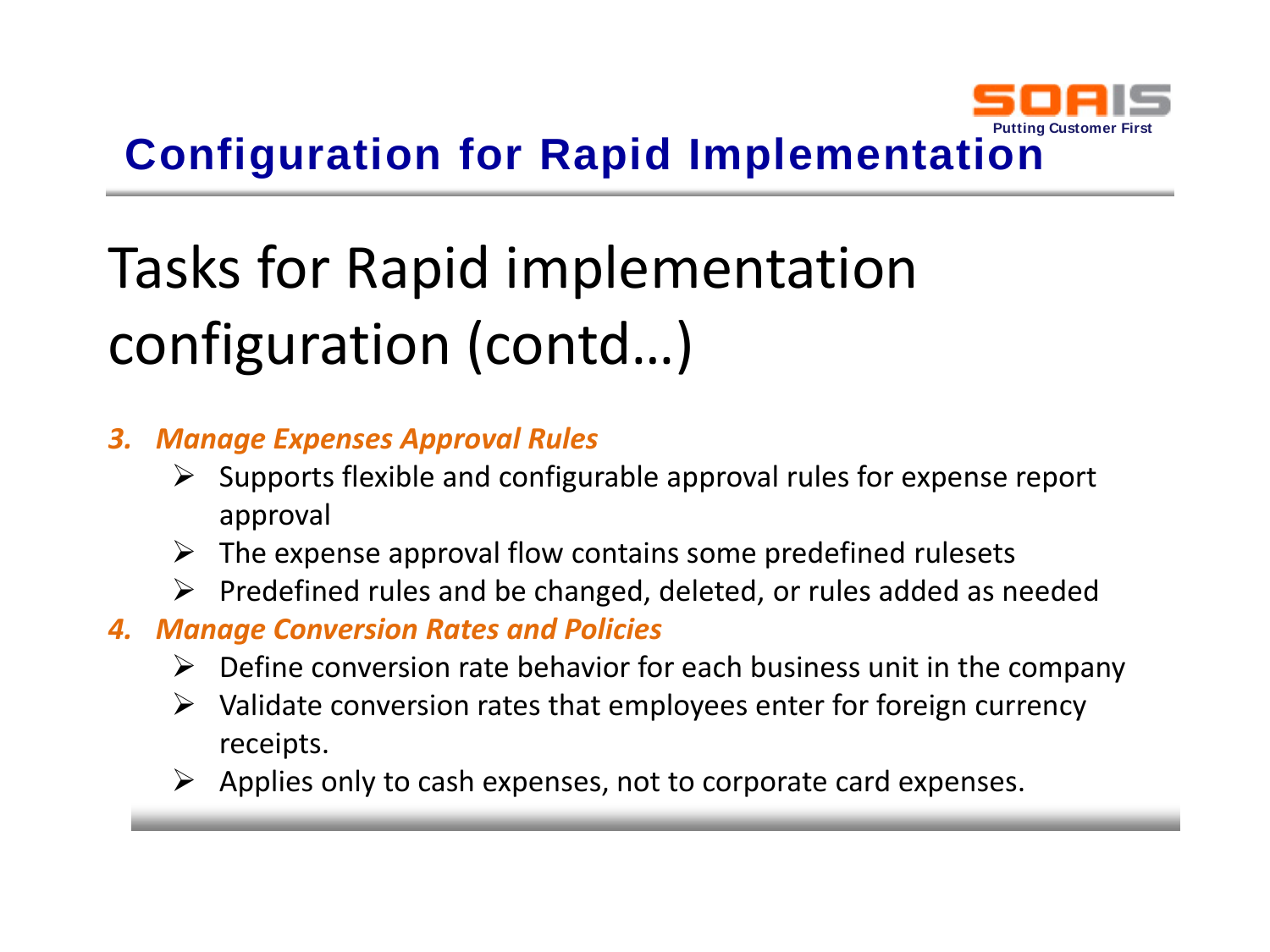

# **Additional Expenses Configurations**

#### *1. Integration with Travel Partners*

 $\triangleright$  Expenses currently supports travel partner integration with GetThere

#### *2. Image Processing for Receipts*

- $\triangleright$  Enable receipt of expense-related images
- $\triangleright$  Integrates with Oracle Image Processing and Management (IPM) and Oracle Document Capture (ODC)
- $\triangleright$  Enables automatic attachment of receipt images to their respective expense reports

#### *3. Expense Reimbursements*

- $\triangleright$  Can be done through Oracle Fusion Payables
- $\triangleright$  Any legacy or third-party application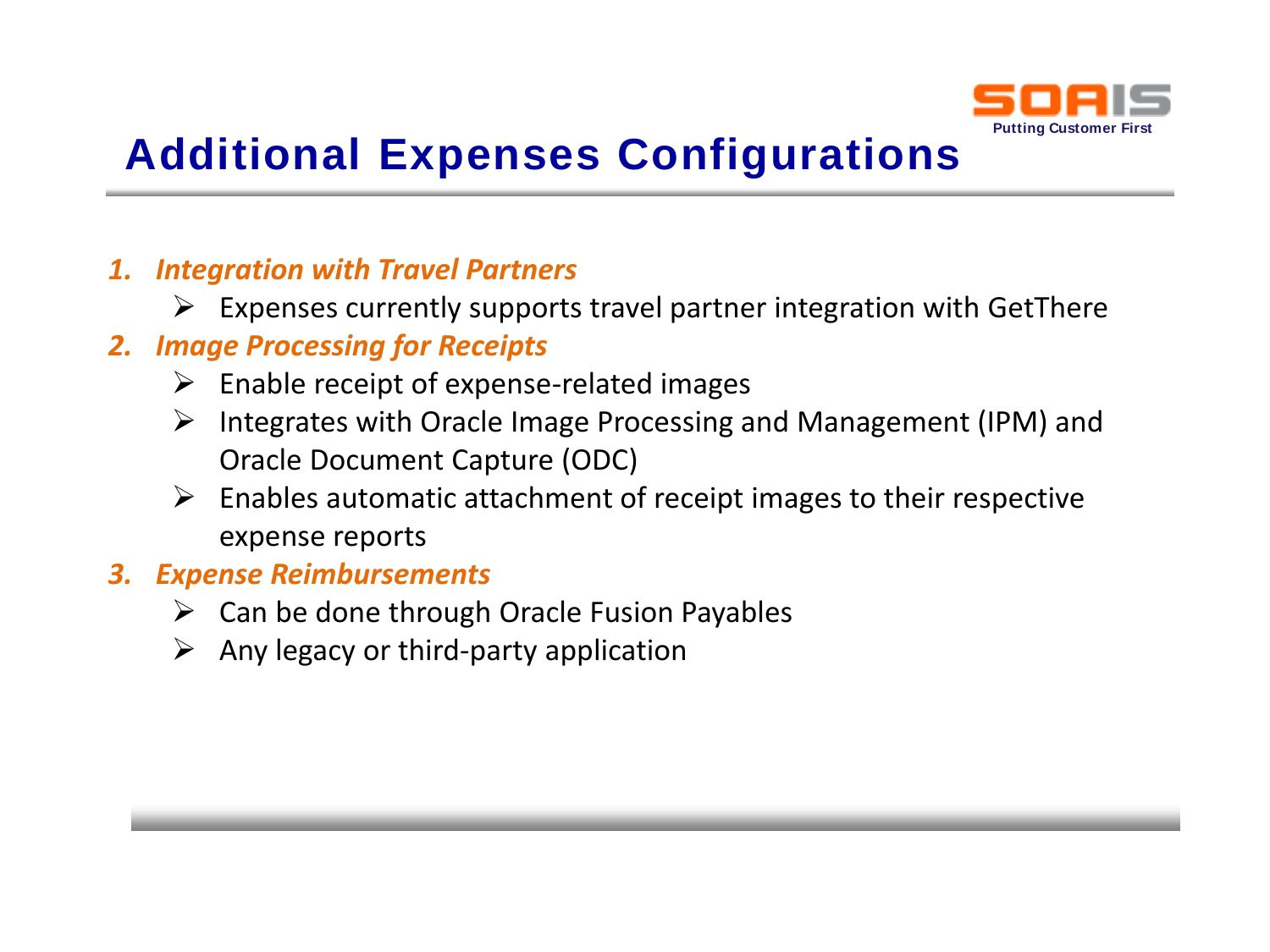

# **Configuring Delivered Approval Rules**

- Approval rules are configurable rules for expense report approval
- Each approval rule has an approval condition and a list of approvers
- Each expense report can only satisfy one rule within a ruleset.

The expense module contains the following predefined rules:

- *1. Cash advance approval rules*
	- $\triangleright$  Configurable rules for approving cash advances.
	- $\triangleright$  The predefined cash advance approval rule routes every cash advance request by an employee to his or her immediate supervisor for approval
	- $\triangleright$  Once approved, it is automatically sent to the expense auditor for final approval
- *2. Approval Rules for Delegated Expense Reports*
	- $\triangleright$  Approval by expense report owner
	- $\triangleright$  Approval by preparer's manager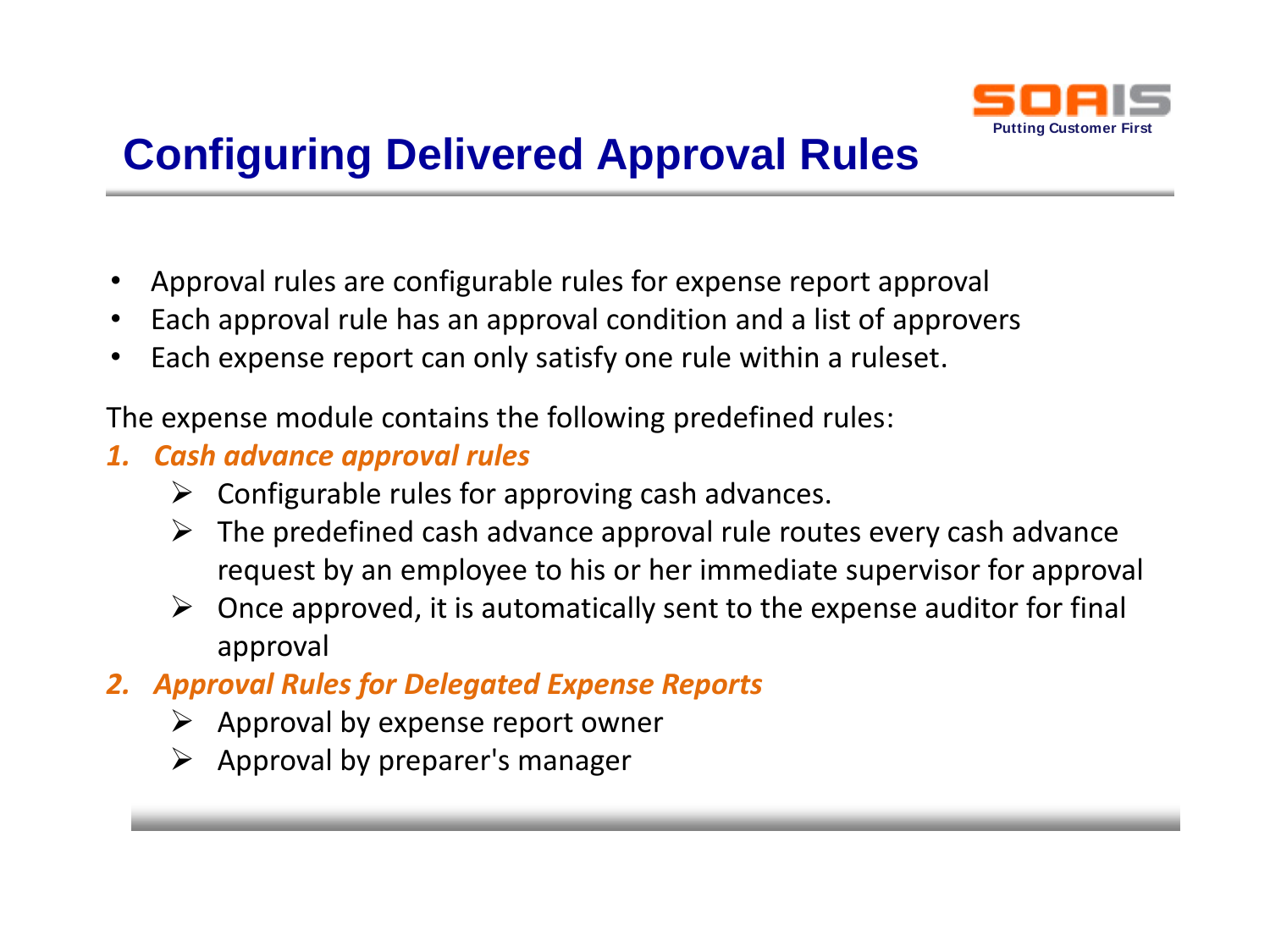

# **Configuring Delivered Approval Rulesets**

• Each ruleset contains one or more approval rules

The expense approval flow contains the following predefined rulesets:

- *1. Approval by supervisor based on report amount*
- *2. Approval by project managers in parallel mode*
- *3. Approval by cost center owners in parallel mode*
- *4. Approval by a specialist based on expense types in parallel mode*
- *5. Approval by project managers in serial mode*
- *6. Approval by cost center owners in serial mode*
- *7. Approval by a specialist based on expense types in serial mode*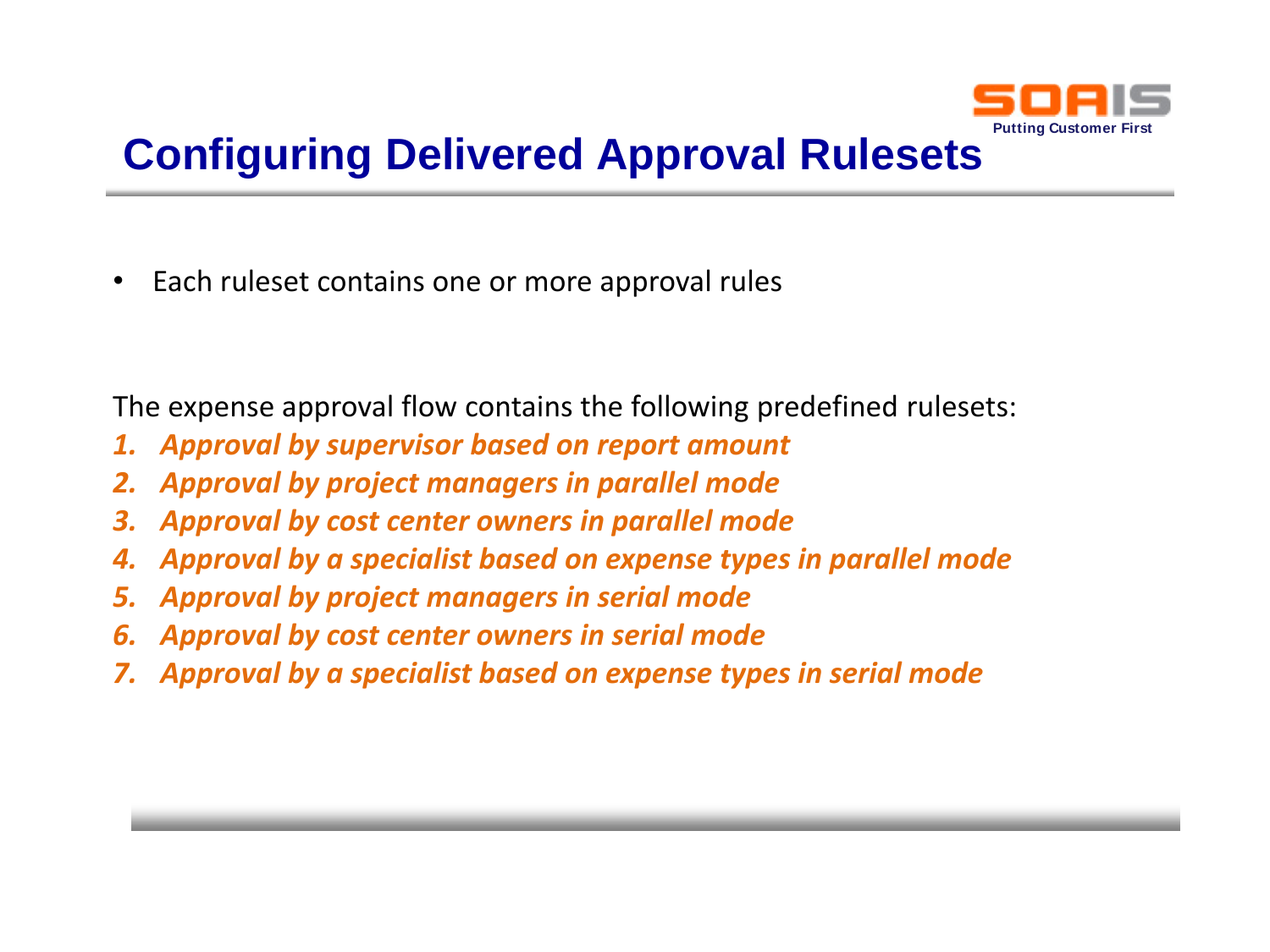

### **Expense Category**

- *1. A broad application-defined expense classification*
- *2. Examples include Accommodations, Airfare, Car Rental, and Meals*
- *3. Each expense category has fields associated with it, known as category-specific fields.*
- *4. Accommodations is an expense category that has the following category-specific fields: Merchant Name and Checkout Date*
- *5. Capture additional expense information for each expense category by optionally enabling the category-specific fields provided with the application.*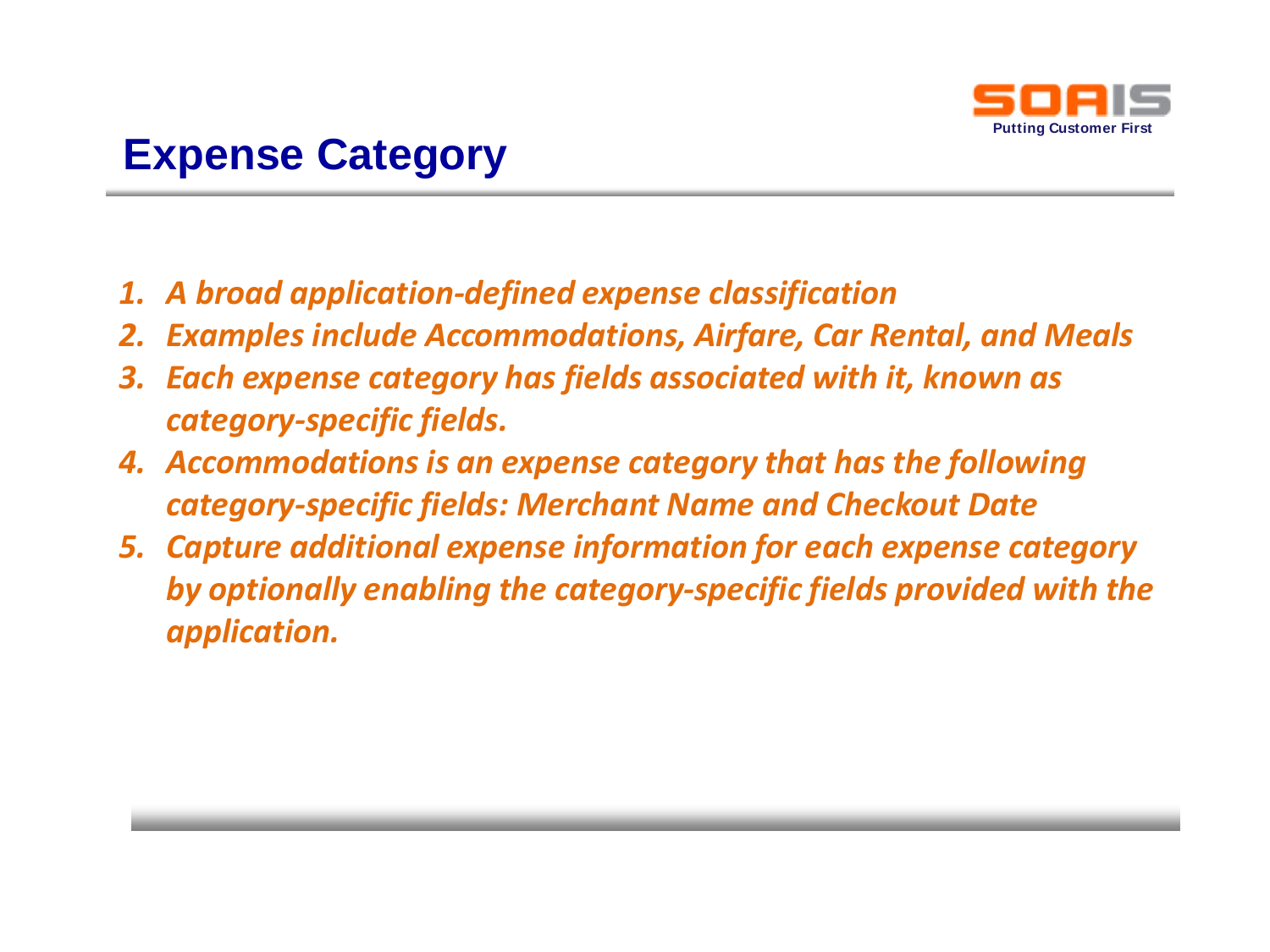

## **Tax Related Information**

- *1. Display tax-related fields in expense reports for the purpose of capturing tax-related information*
- *2. Enable the option to display tax-related fields in expense reports*
- *3. For each business unit, define the display behavior (hidden/required/optional) of each tax-related field*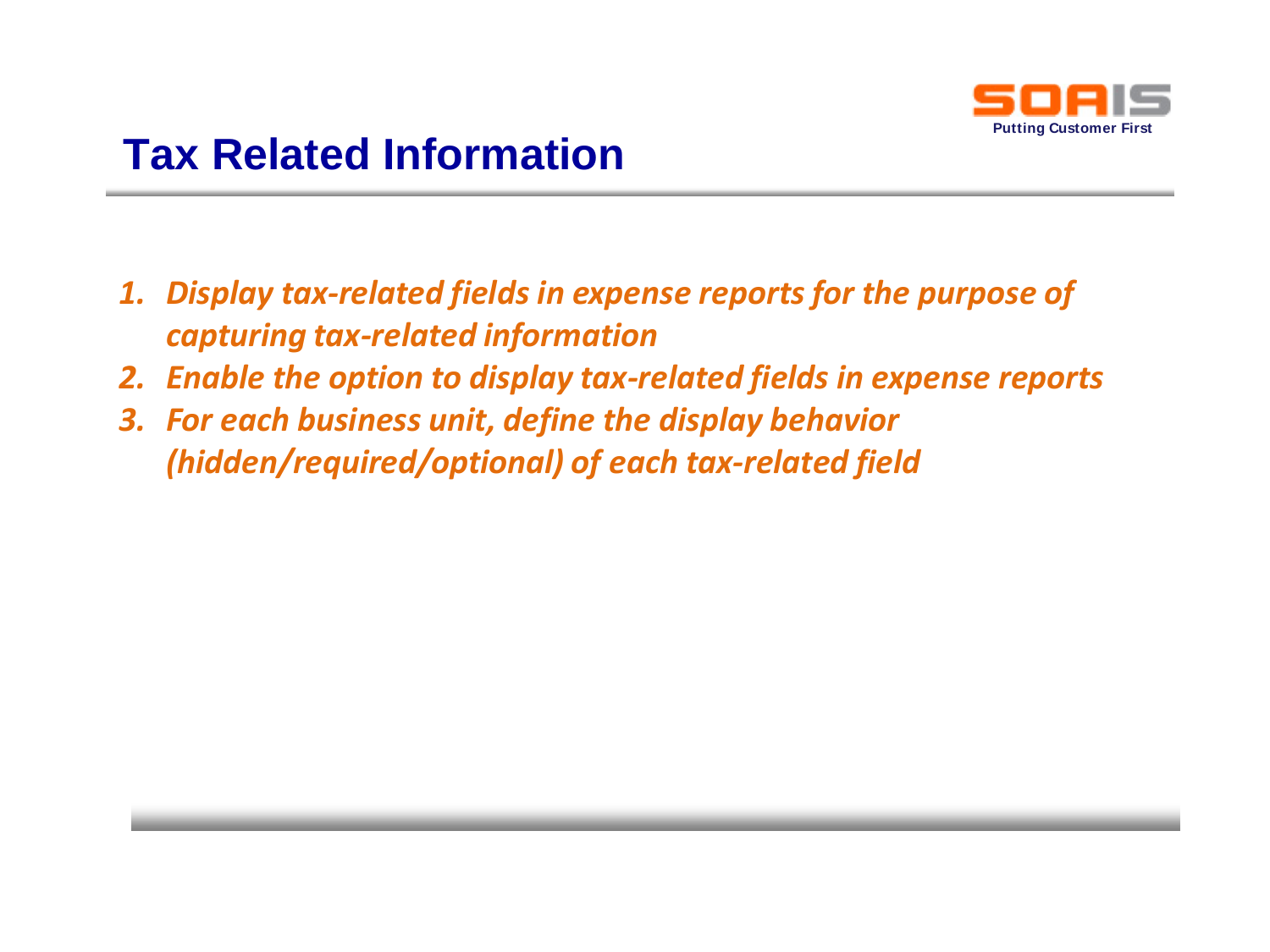

### **Expense Types**

- *1. Expense type is a potential expense that employees or contingent workers can incur*
- *2. Defined during setup.*
- *3. Expense types are granular expenses*
- *4. If Accommodations is an expense category, then possible expense types are Hotel, Motel, and Bed and Breakfast.*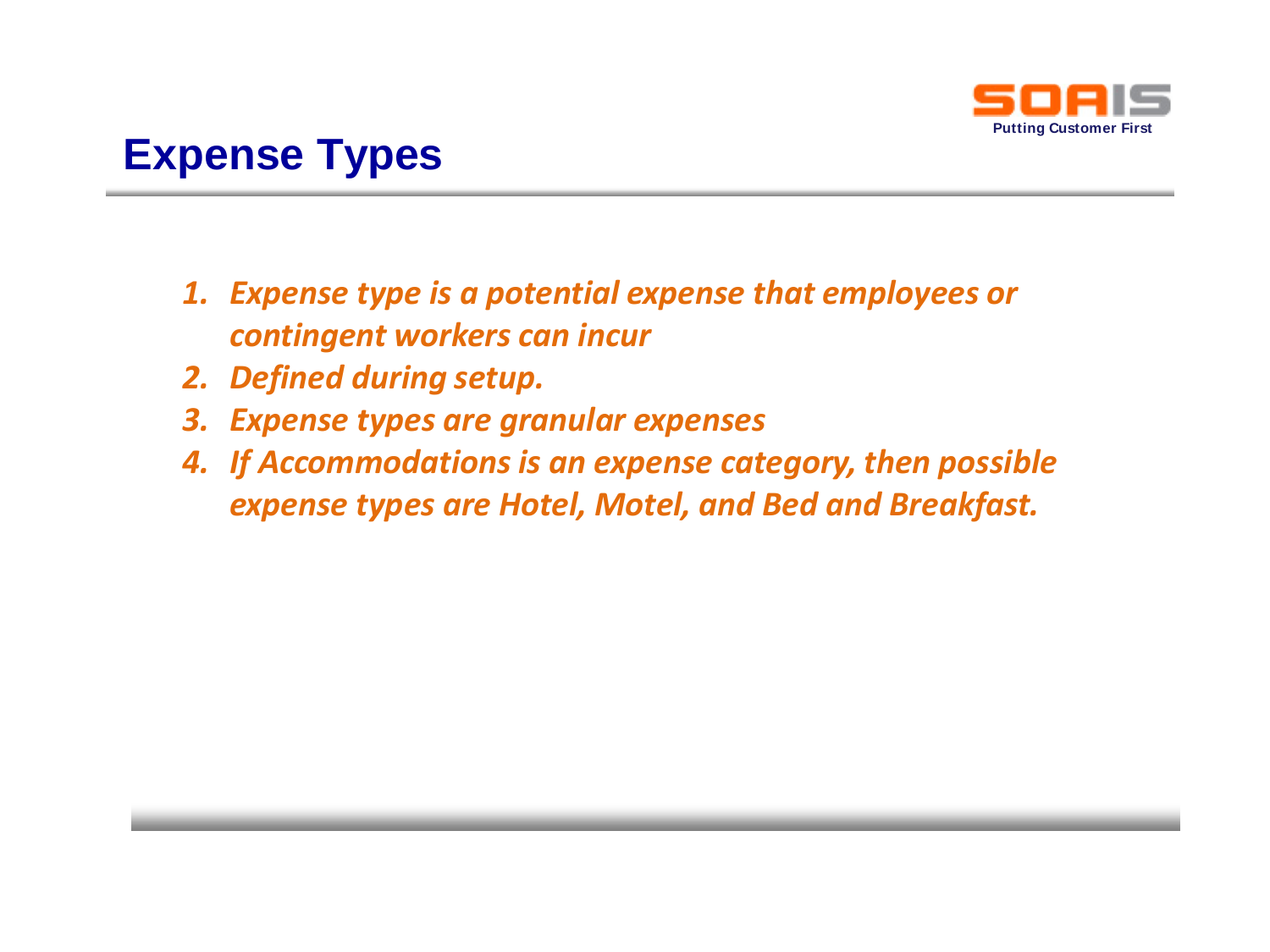

### **Expense Templates**

- *1. An expense template is a grouping of related expense types*
- *2. Defined for a specific business unit*
- *3. Enable companies to control the expense types visible to each business unit*
- *4. Each business unit can have multiple expense templates associated with it*
- *5. Expense templates cannot be shared across business units*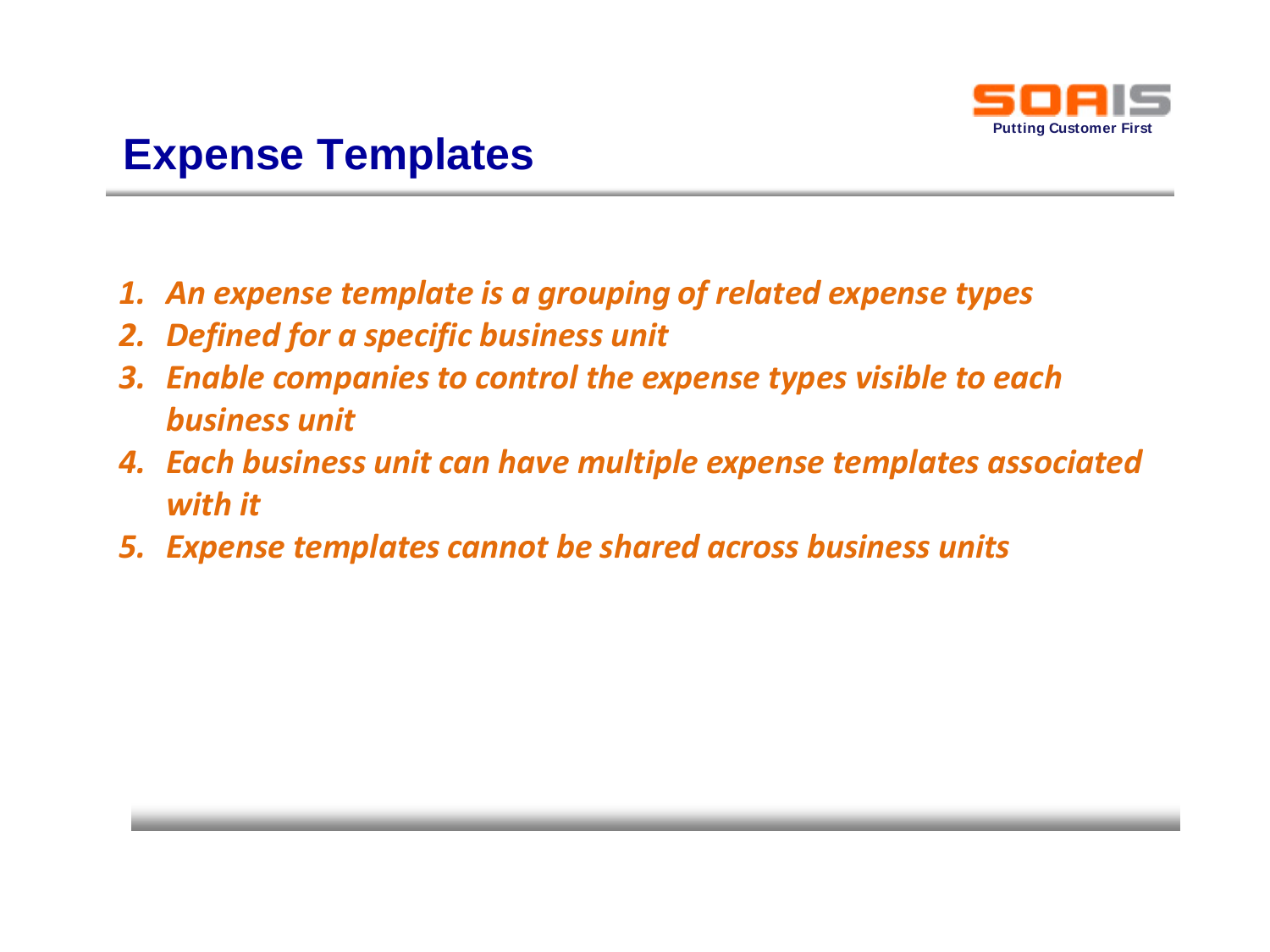

### **Expense Policies**

- *1. An entertainment expense policy is a policy that you define to manage entertainment and gift expenses*
- *2. Accommodations expense policies to help control, manage, and reduce spending for accommodations expenses*
- *3. Meal expense policies to help control, manage, and reduce spending for meal expenses*
- *4. Miscellaneous expense policies to help control, manage, and reduce spending for miscellaneous expenses. Examples of miscellaneous expense policies include policies for laundry, internet cable, and parking*
- *5. Mileage expense policy to allow employees to claim mileage reimbursement for travel expenses for their personal vehicles*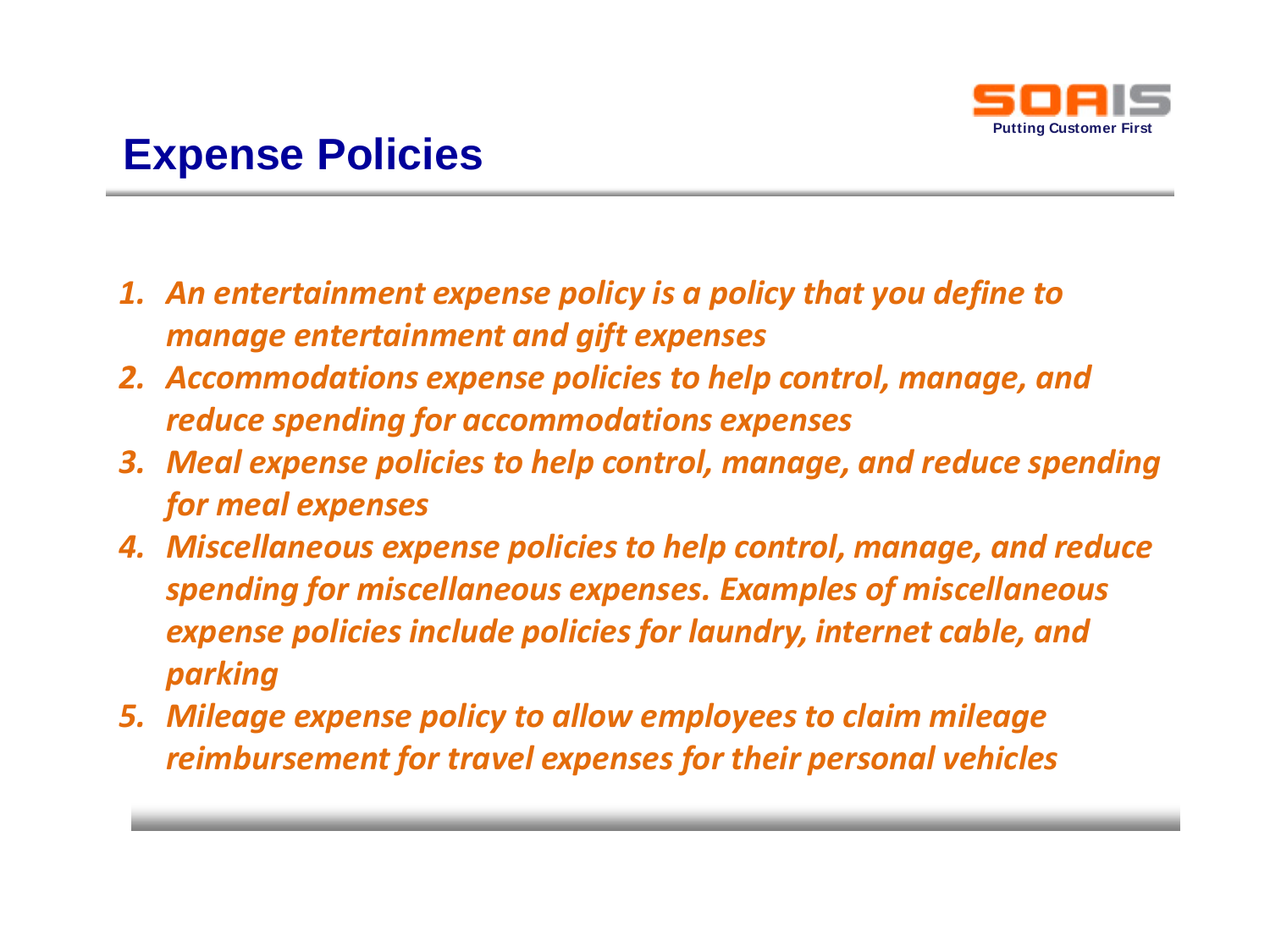

- *1. Examine, verify, and adjust the contents of expense reports as needed*
- *2. Auditing expense reports ensures that employees comply with the company's policies without having to audit all submissions*
- *3. Automate several processes related to expense report auditing*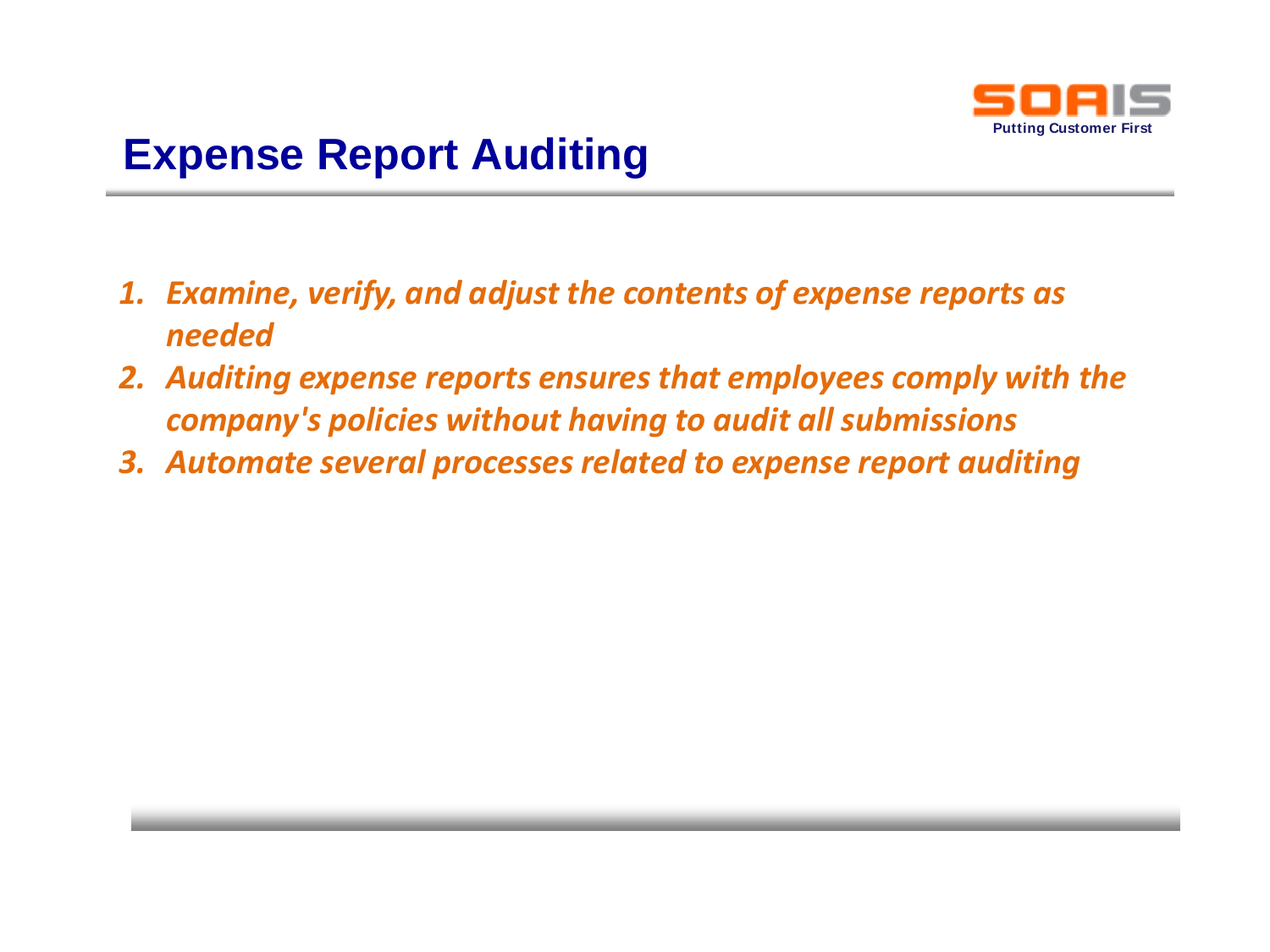

- *1. It is a component of the receipt and notification rule that is assigned to a specific business unit*
- *2. It places current or future expense reports on hold when receipts aren't received or when they're overdue*
- *3. When expense report payment hold rules are implemented, reimbursement to the individual or payment to the corporate card issuer can't occur until expense report holds are released.*